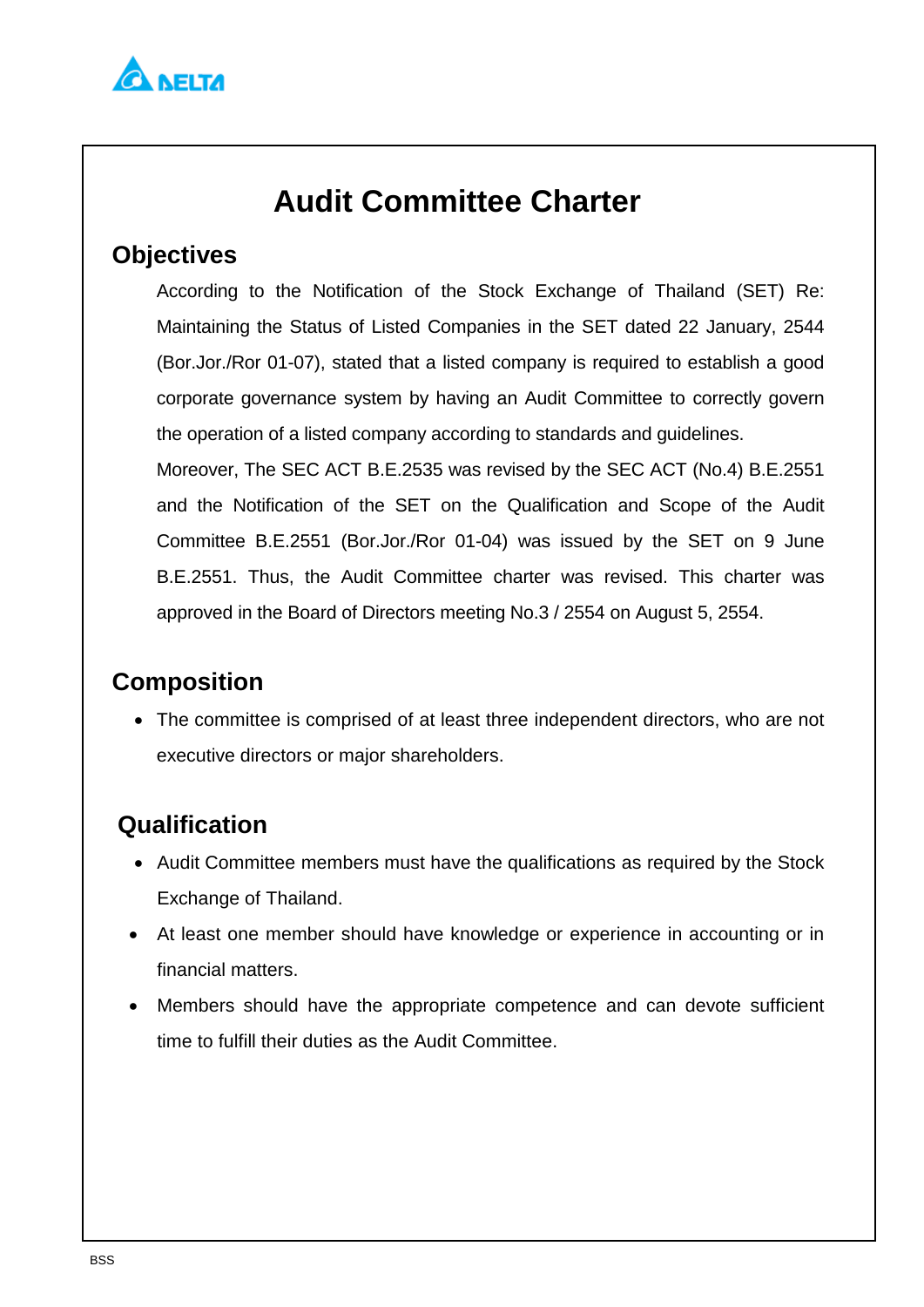

### **Appointment**

- Members of Audit Committee
	- Are appointed by the board of directors or by the resolution of the shareholders' meeting.
	- When a member serves to his full term or if any member cannot serve to his full term and the number of committee members falls below three, a new member must be the appointed based on the regulation of the Stock Exchange of Thailand (Bor. Jor./ Ror 01-07 dated 22 January, 2544 section  $3(2)$ ).
- The Chairman of the Audit Committee

The board of directors or the Audit Committee elects the Chairman from among its members.

The Secretary of the Audit Committee

The internal audit manager serves as the secretary of the Audit Committee to help arranging the meetings, preparing the meeting agendas, preparing and delivering the meeting documents, recording the minutes of the meeting, and doing other rworks as assigned by the Audit Committee. The secretary has no voting rights in the meeting of the Audit Committee.

### **Term of the Appointment**

 The Audit Committee term of appointment will be as stated in the company Article #15 "At every annual general ordinary meeting, one-third (1/3) of the directors shall retire from office. If the number is not a multiple of three, the number of directors closest to one-third (1/3) shall retire from office.

The directors retiring from their office in the first and second year after company registration shall be made by drawing lots. For subsequent years, the directors who have held office the longest shall retire. The directors retired under this Clause are eligible for re-election."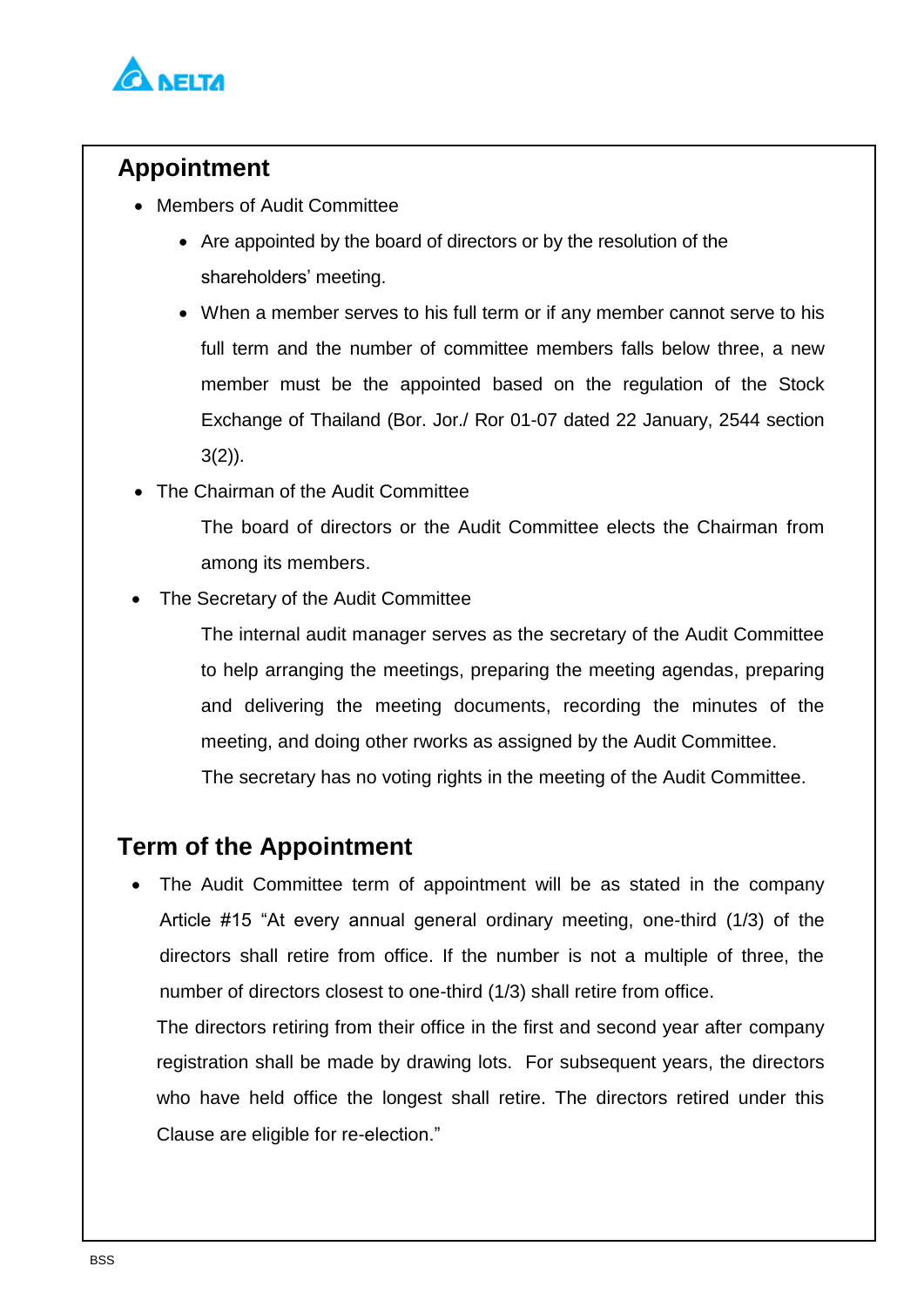

#### **Retirement**

- Retirement is by ceasing to be a director which may be the expiration of the term of the appointment, the resignation or the termination of services.
- In case a member of an Audit Committee wishes to resign during the term of the appointment, this member must inform the company at least one month in advance with the reasons thereof and the company should notify the SET about the vacation from the office with the reasons thereof without delay.
- In case a member of the Audit Committee is dismissed during the term of the appointment, the company should notify the SET about the dismissal with the reasons thereof. Simultaneously, the dismissed member of the Audit Committee may inform the SET about the dismissal and the reasons thereof.

# **Duties of Audit Committee**

The duties of the Audit Committee as recommended by the SET are as follows:

- 1) To review the company's financial reporting to ensure that it is accurate and the disclosure is adequate;
- 2) To review that the company employs appropriate and efficient internal control system and internal audit. To determine the independence of the internal audit unit as well as to approve the appointment, transfer and dismissal of the chief of the internal audit unit or any other unit in charge of the internal audit;
- 3) To review that the company complies to the law on securities and exchange, the regulations of the SET and other laws related to the company business;
- 4) To consider the capability and the independence of an external auditor and propose to be appointed as the Company's auditor including the audit fee, as well as to attend a non-management meeting with the auditor at least once a year.
- *5)* To review the Connected Transactions or the transactions that may lead to conflicts of interests, that they are complied with the SEC laws and regulations, and to ensure that they are reasonable and yield the highest benefit to the company;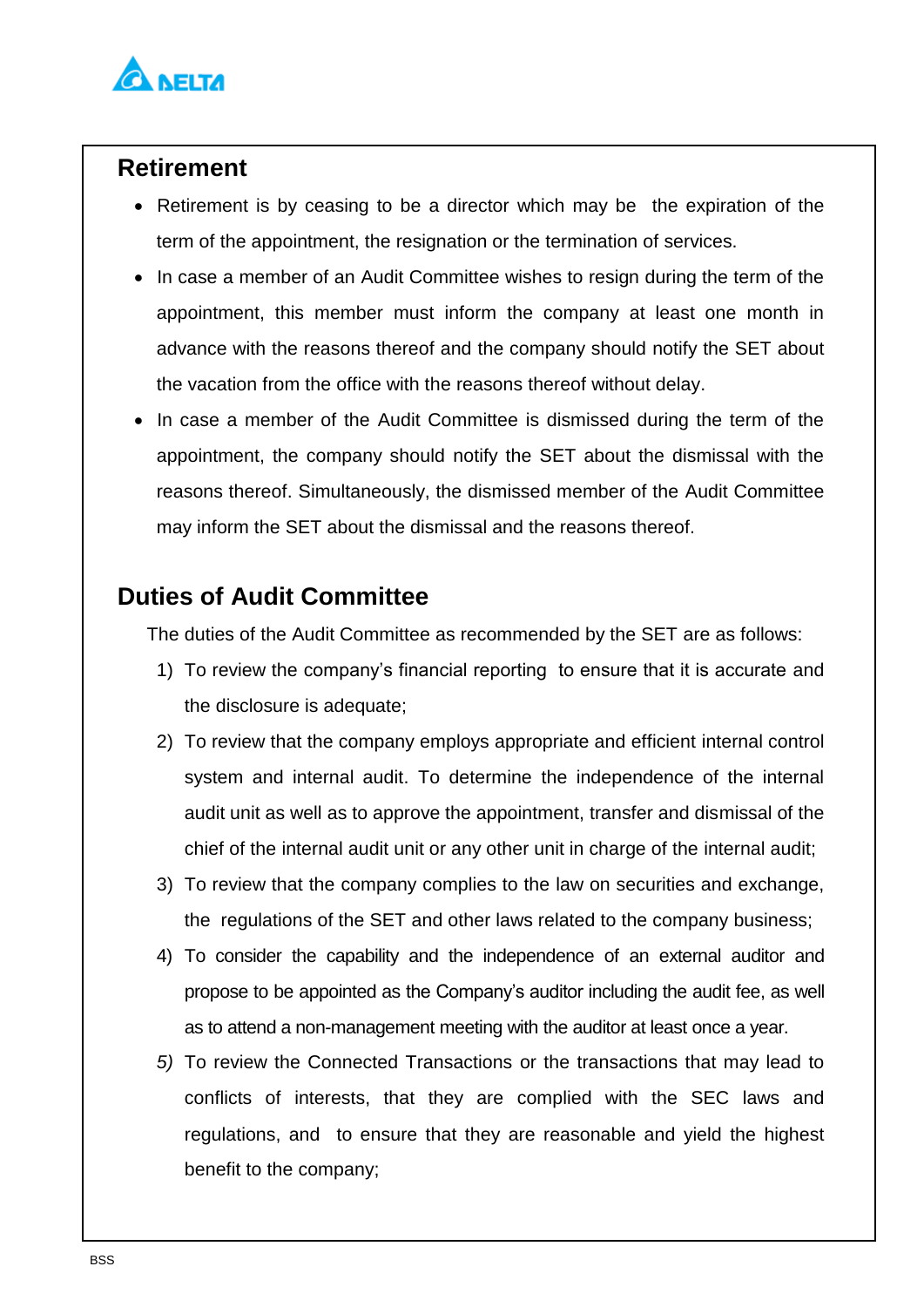

- 6) To report the governance activities of the Audit Committee in the company annual report, which must be signed by the chairman of the Audit Committee. The report has to consist of **at least** the following information:
	- (a) An opinion on the accuracy, completeness and reliability of the company financial reports,
	- (b) An opinion on the adequacy of the company internal control system,
	- (c) An opinion on the compliance with related laws i.e. the Securities and Exchange Act, the SET regulations, or the laws relating to the business of the company.
	- (d) An opinion on the suitability of the external auditor,
	- (e) An opinion on the connected transactions or the transactions that may lead to conflicts of interest,
	- (f) The number of Audit Committee meetings, and the attendance of such meetings by each committee member,
	- (g) An overall opinion or comment of the Audit Committee in performing its duties as specified in the audit committee charter.
	- (h) Other transactions the Audit Committee opines that should be known to the shareholders and general investors, under the scope of duties and responsibilities assigned by the company board of directors.
- 7) To do any other matters assigned by the board of directors of which the Audit Committee agrees.

#### **Responsibilities of Audit Committee**

- The Audit Committee is responsible to the board of directors to perform the duties according to the Audit Committee Charter and other works as assigned by the board of directors, while the whole board of directors is responsible for all activities of the company to outsider
- The Audit Committee is responsible to comply with the SEC Act (No.4) B.E.2551 Section 89/25 which states "if the auditor discovers any suspicious circumstance that the director, manager or any person responsible for the operation of such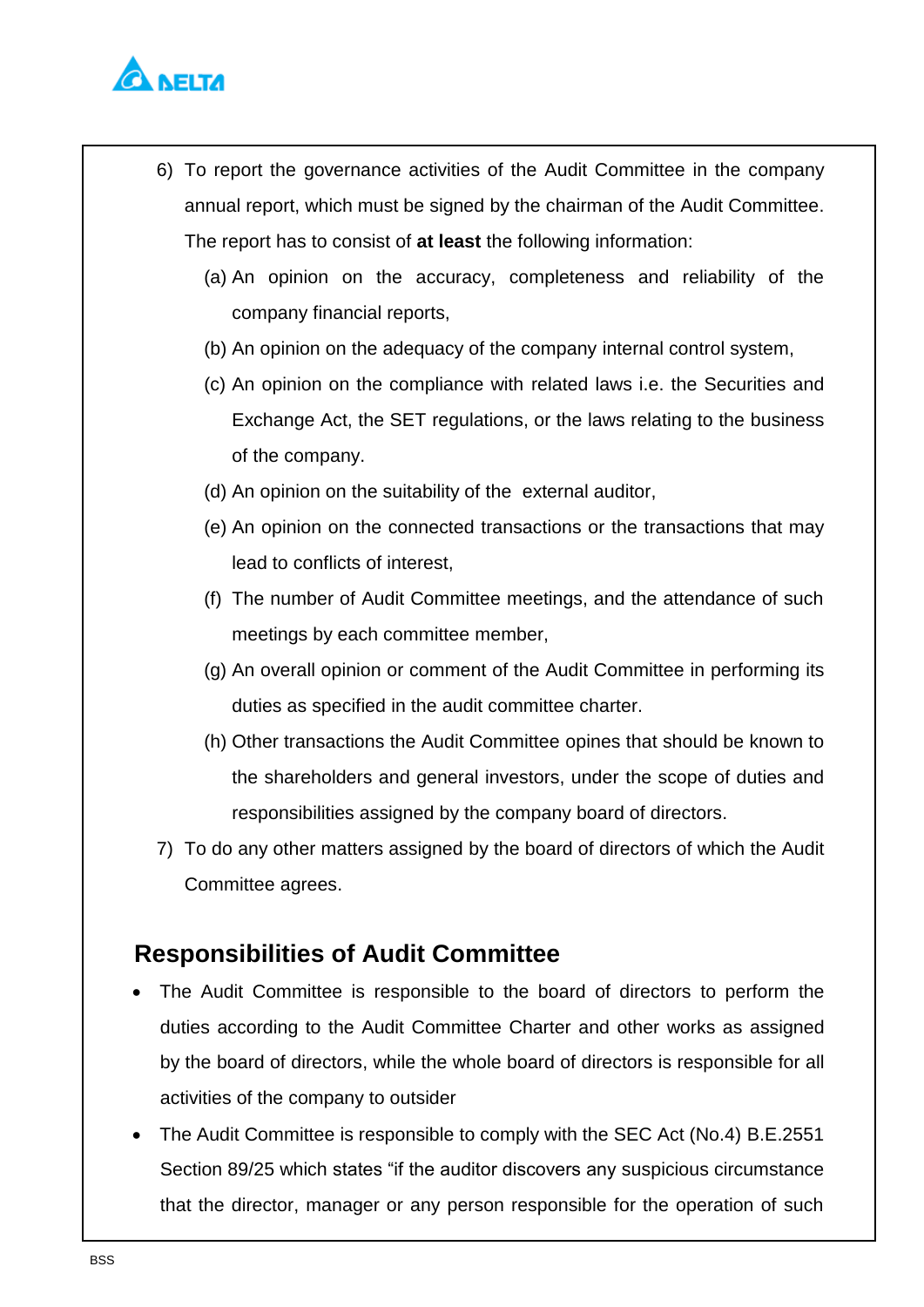

juristic person commits an offence under the second paragraph of Section 281/2, Section 305, Section 306, Section 308, Section 309, Section 310, Section 311, Section 312 or Section 313, the auditor shall inform the facts of such circumstance to the audit committee of such juristic person in order to continue an investigation without delay and the Audit Committee must report the preliminary result of such investigation to the SEC and the external auditor within 30 days after being reported by the auditor.

If the Audit Committee does not do as stated above, the auditor should report to the SEC.

#### **Authority of the Audit Committee**

- The Audit Committee has the authority to conduct an investigation into any matters within its scope of duties and responsibilities. The Audit Committee may invite the director, the executive, the external auditor or the company lawyer to the meeting in order to discuss the matters.
- The Audit Committee can consult with the external consultants or the legal counsel as necessary or appropriate at the expense of the company.

### **Meetings**

- Frequency of Meetings
	- The Audit Committee should meet at least four times a year.
	- The chairman of the Audit Committee may call a special meeting if any member, the internal auditor, the external auditor, or the chairman of the board requests in order to consider any matters that require their discussion.
- Attendance of Meetings and the Quorum
	- Members should attend every meeting
	- At least half of the members must attend the meeting in order to be a forum.